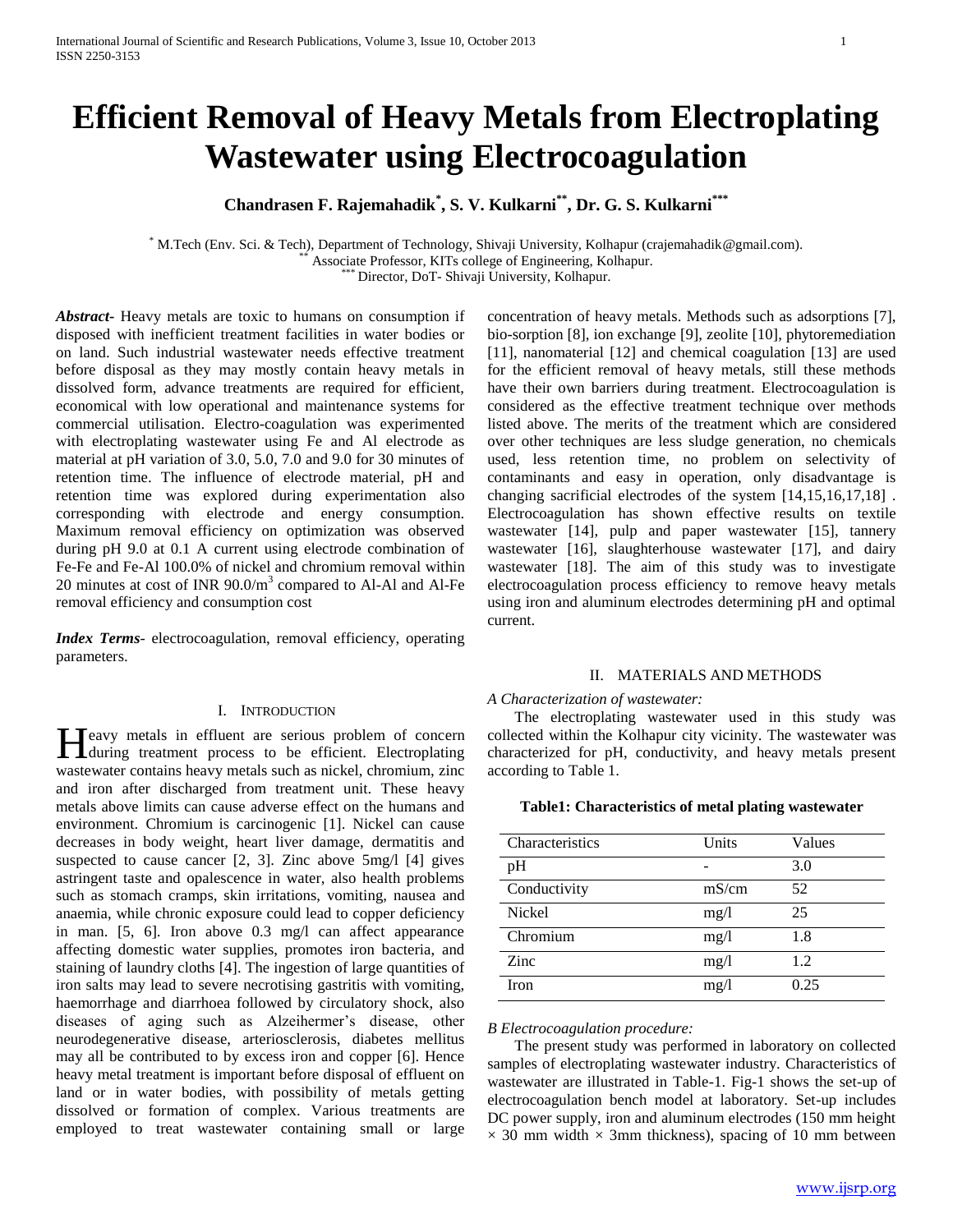electrodes, glass jar (500 ml capacity), electrode connection (monopolar arrangement) and stirring speed 200 rpm. Wastewater parameters like pH, conductivity were determined and heavy metal concentrations were analyses using atomic absorption spectrophotometer (AAS). Parameters of the sample was analysis at pH 3, 5, 7and 9 at current 0.5A, 1.0A and 1.5A for the duration of 10, 20 and 30 minutes using Iron and

aluminum electrodes. pH of the sample was adjusted using sulphuric acid and normal sodium hydroxide. An aliquot of 10 ml from the middle of the EC cell was collected using pipette and filtered to remove flocs. Finally sample was analysis for heavy metal concentration for pH, electrode combination and reaction time.





metal dissolved (gm) during electrochemical reaction.

*Efficiency of Treatment:* 

### **Fig-1: Bench-scale EC reactor with monopolar electrodes**

*C Calculation:*

*Energy Consumption*   $U \times I \times t$  $E =$ ....................................................... eq-1

Where E- is the energy consumption  $(kWh/m^3)$ , U - is the applied voltage  $(V)$ , I - is the current intensity (Amperes),  $t - is$ the electrocoagulation time (hr.), and  $V -$  is the volume of the treated wastewater  $(m<sup>3</sup>)$ .

*Electrode consumption:*  $Z \times F \times V$ .......................................... eq-2

 Where, I- is the current (Amperes), t- is the operation time (hr.),  $M_w$  - is molecular weight of the substance (g/mol), F- is



Faraday's constant (96500 C/mol), Z- is the number of electrons involved in the reaction at anode (2 for  $\text{Fe}^{2+}$  and 3 for  $\text{Fe}^{3+}$  and  $Al^{3+}$ ), V- volume of wastewater (m<sup>3</sup>) and W- is the quantity of

C- Initial concentration of sample used for experiment; Cx – concentration in sample at time after treatment.



**Figure 2: Graph for Nickel removal efficiency at varying current and time using different electrode combinations.**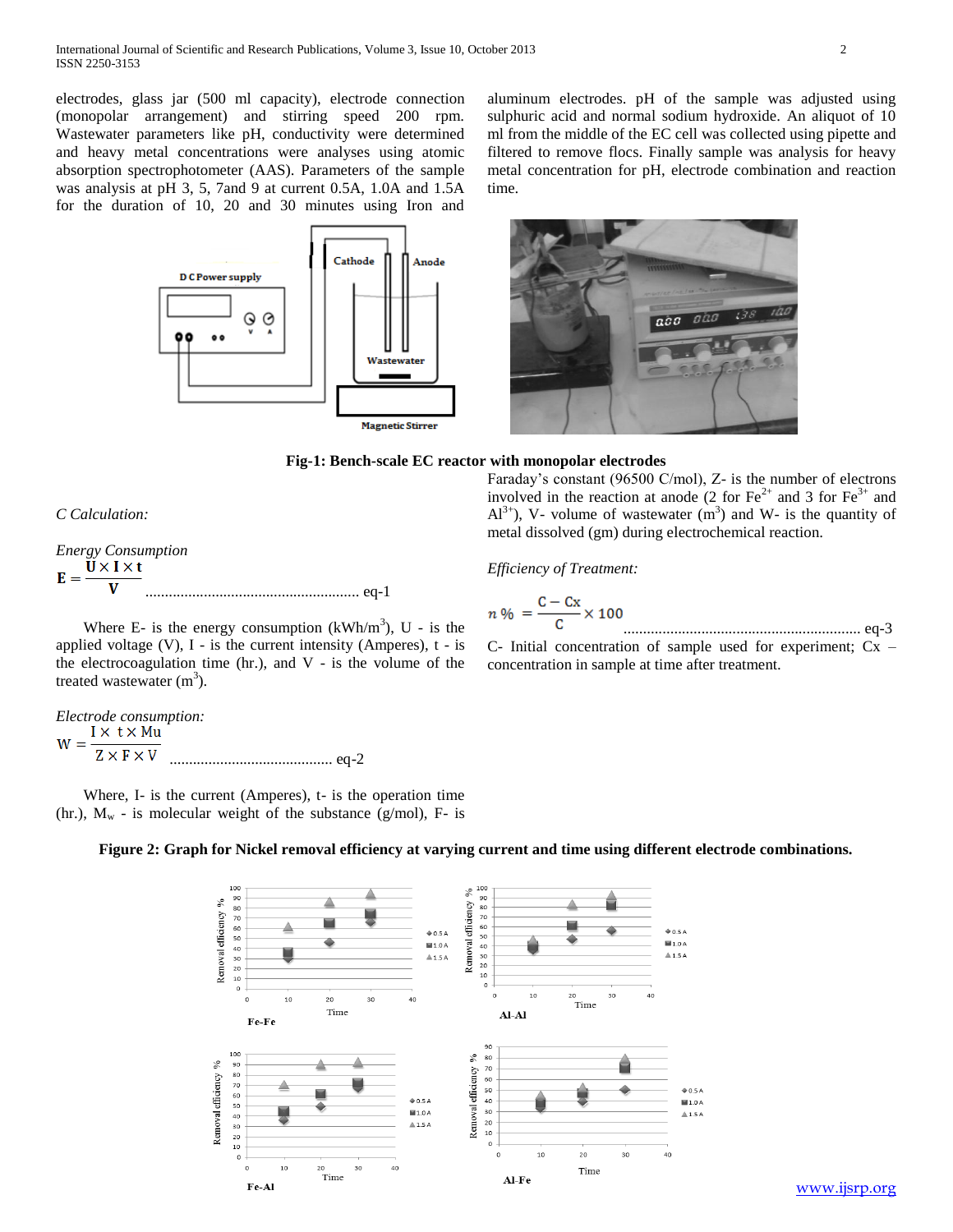



**Figure 4: Graph for Chromium removal effeciency for optimized current 1.0A at varying electrode combination and pH values.** 

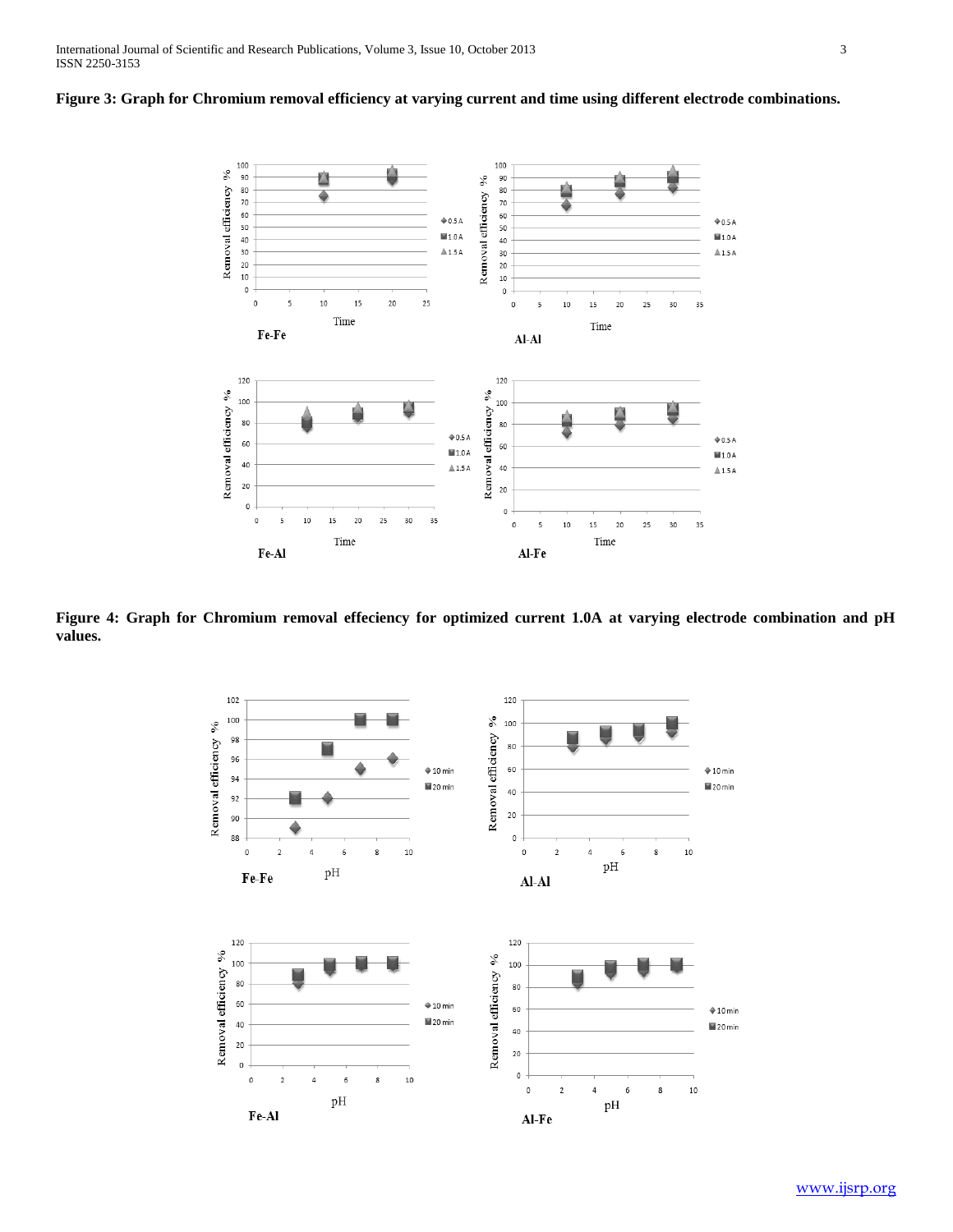



#### III. RESULTS AND DISCUSSION

 During analysis of electro-plating wastewater it was found that zinc and iron are well below limits of disposal standards and nickel and chromium having significant concentration in wastewater compared with IS: 10500, 1991. In results only treatment of nickel and chromium is considered as part of study. At pH 3.0, wastewater was treated for nickel and chromium removal by applying current in range from 0.5A, 1.0A and 1.5A with time interval of 10 minutes for retention time of 30 minutes, using different combinations such as Fe-Fe, Al-Al, Fe-Al and Al-Fe. Figure 2 shows, with 1.5A current maximum removal of 94.0% was achieved by Fe-Fe, Fe-Al and Al-Al gave 92.0% and 79.0% for Al-Fe removal efficiency for nickel. Figure 3 shows with 1.5A current maximum efficiency was obtained in 20 minutes, using Fe-Fe combination (95.0%); Fe-Al gave 96.0%, Al-Al as 95.0% and Al-Fe 96.0% in 30 minutes. These was achieved as the current increases from 0.5A to 1.5A dissolution of ions and formation of hydroxyl ions takes place, also as the retention time increases the efficiency increases which is application of Faradays Law. Hence at high current and long retention time, removal efficiency of contaminant increases. Material also plays an important role in treatment Fe at anode has proved efficient in heavy metal removal compared to Al at anode. The reasons might be Ferric ions have high affinity compared to aluminates. Therefore at high current 1.5A, long retention time 30 minutes and material anode iron yield efficient results. According to equation eq-1 & eq-2, as retention time and current increases, dissolution of ions from anode increases increasing the cost. Therefore optimisation is necessary for effective removal of contaminants and cost reduction. The current was optimised to 1.0A as the removal efficiency from

then was less increased then to 1.5A. The effluent was now analysis for retention time and variation in pH in range 3.0, 5.0, 7.0 and 9.0 for nickel and chromium removal using Fe-Fe, Fe-Al, Al-Al, and Al-Fe electrode combination. Figure 4 & 5 shows, Maximum removal of nickel and chromium was achieved at pH 9.0, using electrode combination of Fe-Fe and Fe-Al, which was 100.0 % in 20 minutes, compared to 99.0% for Al at anode. At pH 5.0, maximum removal efficiency for Ni was 78.0 % for Fe-Fe, 72.0 % for AL-AL, 76.0 % for Fe-Al and 60.0 % for Al-Fe. Whereas for Chromium 97.0 % efficiency was achieved by Fe-Fe, 92.0 % by Al-Fe, 98.0 % by Fe-Al and 98.0% by Al-Fe combination. At pH 7.0, maximum removal efficiency for Ni was 88.0 % for Fe-Fe, 80.0 % for Al-Al, 90.0% for Fe-Al and 78.0% for Al-Fe, whereas for Chromium 100.0 % efficiency was achieved by Fe-Fe, 94.0 % by Al-Fe, 100.0 % by Fe-Al and 100.0 % by Al-Fe combination respectively. The efficiency was higher at pH 9.0 for Fe at anode because, Fe can have good reactivity over range of pH compared to Al which is effective below 6.0 pH. Secondly, iron was preferred over aluminum as the cost of aluminum was four times higher compared to iron. Spacing of the electrode was constructed at 1 cm apart, considering that distance between electrodes affects rate of dissolution of ions and increase in current rate affecting efficiency. The stirring speed also makes significant effect during experimentation; it was kept to be 200 rpm, as excess stirring may destroy flocs formation and Interrelation Bridge between contaminants. Operation cost is sum of eq-1 and eq-2 majorly, current cost of commercial electricity is 10 INR/kWh and material cost of iron is 46 INR/kg, for aluminium is 185 INR/kg which is 4 times higher compared to iron. Hence energy and electrode consumption are considered as major cost for study. Cost for energy and electrode varies from INR 22.6 to  $204/m^3$  for